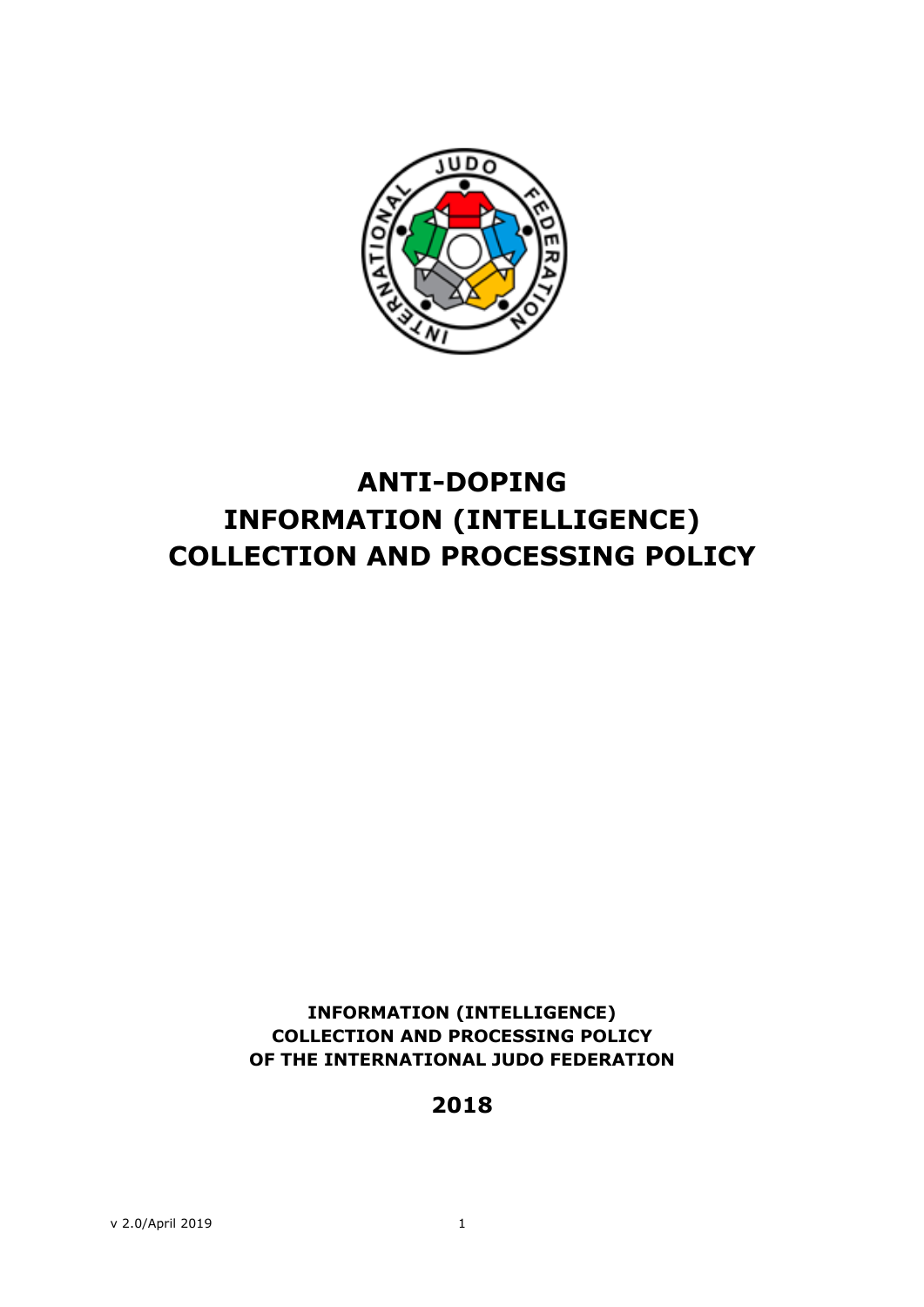#### **Aim**

Pursuant to Article 5.8 of the World Anti-Doping Code, anti-doping organizations must obtain, assess and process anti-doping intelligence from all available sources in order to help deter and detect doping, to inform about the development of an effective and proportionate test distribution plan and/or to form the basis of an investigation into a possible anti-doping rule violation.

All investigative activities conducted by the International Judo Federation (IJF) and/or its affiliates are carried out in compliance with the regulations and standards of the World Anti-Doping Code, investigation rules and regulations of the applicable law. The Analysis and Investigation Team shall perform its tasks with respect for integrity, professionalism and confidentiality.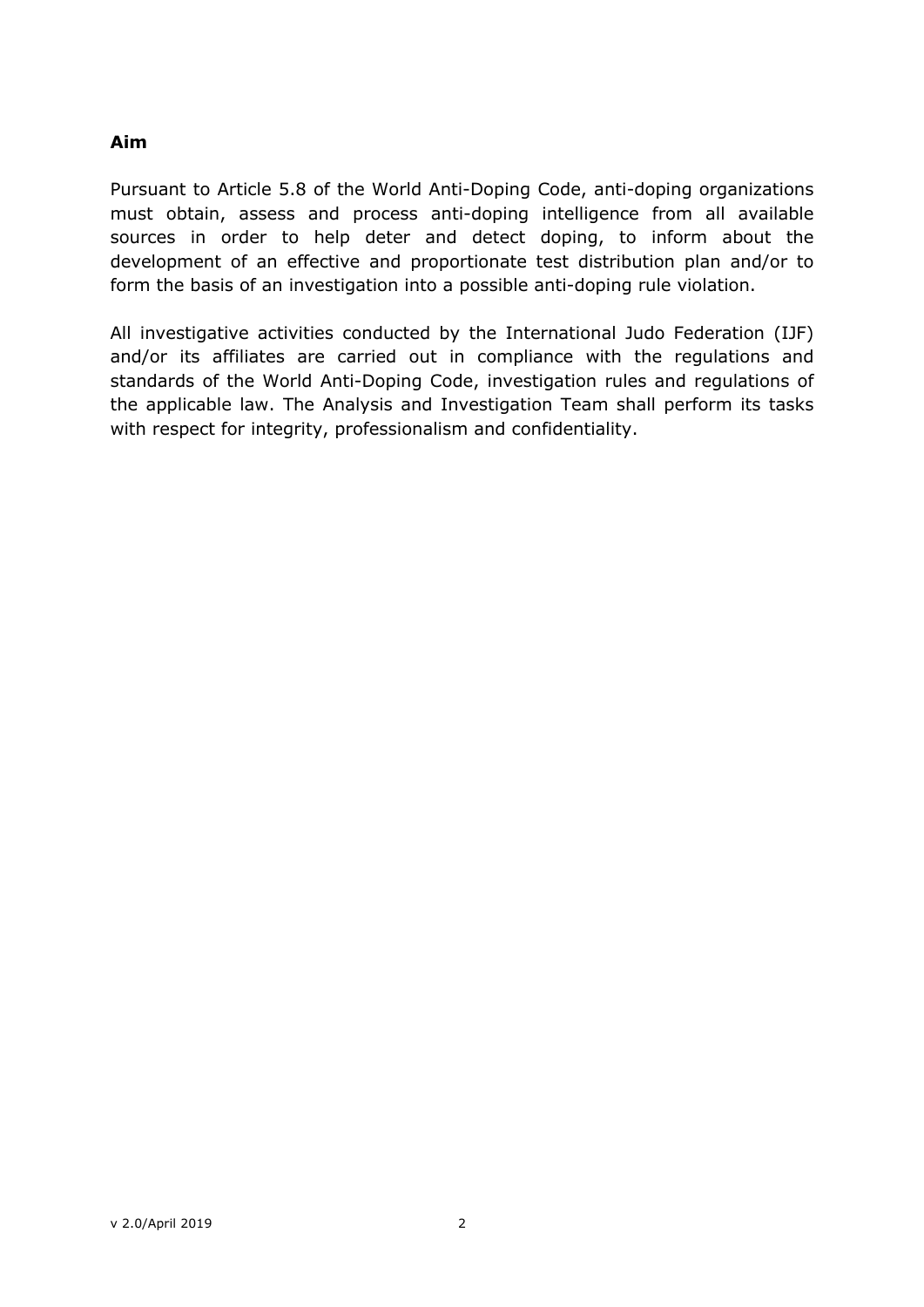## **Definitions**

**Data Controller** – International Judo Federation (IJF)

**Anonymous Informant** – a person who anonymously provides information via e-mail, telephone, or at www.ijf.org

**PSI** - personal source of information / informant - a person cooperating in a secret and conscious manner with IJF, whose identity is known only to IJF and a designated person at ITA.

**APMU** – Athlete Biological Passport Management Unit

**Athlete Support Personnel** - Any coach, trainer, manager, agent, team staff, official, medical, paramedical personnel, parent or any other person working with, treating or assisting an Athlete participating in or preparing for sports competition.

Athlete - Any person who competes in sport at the international level (as defined by each International Federation) or the national level (as defined by each National Anti-Doping Organization). An Anti-Doping Organization has discretion to apply anti-doping rules to an athlete who is neither an International-Level Athlete nor a National-Level Athlete, and thus to bring them within the definition of "Athlete." In relation to Athletes who are neither International-Level nor National-Level Athletes, an Anti-Doping Organization may elect to: conduct limited testing or no Testing at all; analyze samples for less than the full menu of prohibited substances; require limited or no whereabouts information; or not require advance TUEs. However, if an Article 2.1, 2.3 or 2.5 anti-doping rule violation is committed by any Athlete over whom an Anti-Doping Organization has authority who competes below the international or national level, then the Consequences set forth in the Code (except Article 14.3.2) must be applied. For purposes of Article 2.8 and Article 2.9 and for purposes of antidoping information and education, any person who participates in sport under the authority of any signatory, government, or other sports organization accepting the Code is an Athlete.

**IJF** – International Judo Federation

**IJF Analysis and Investigation Team** – an Ad Hoc team appointed on a caseby-case basis by the IJF President and, where needed, upon consultation with the ITA.

**ITA** – International Testing Agency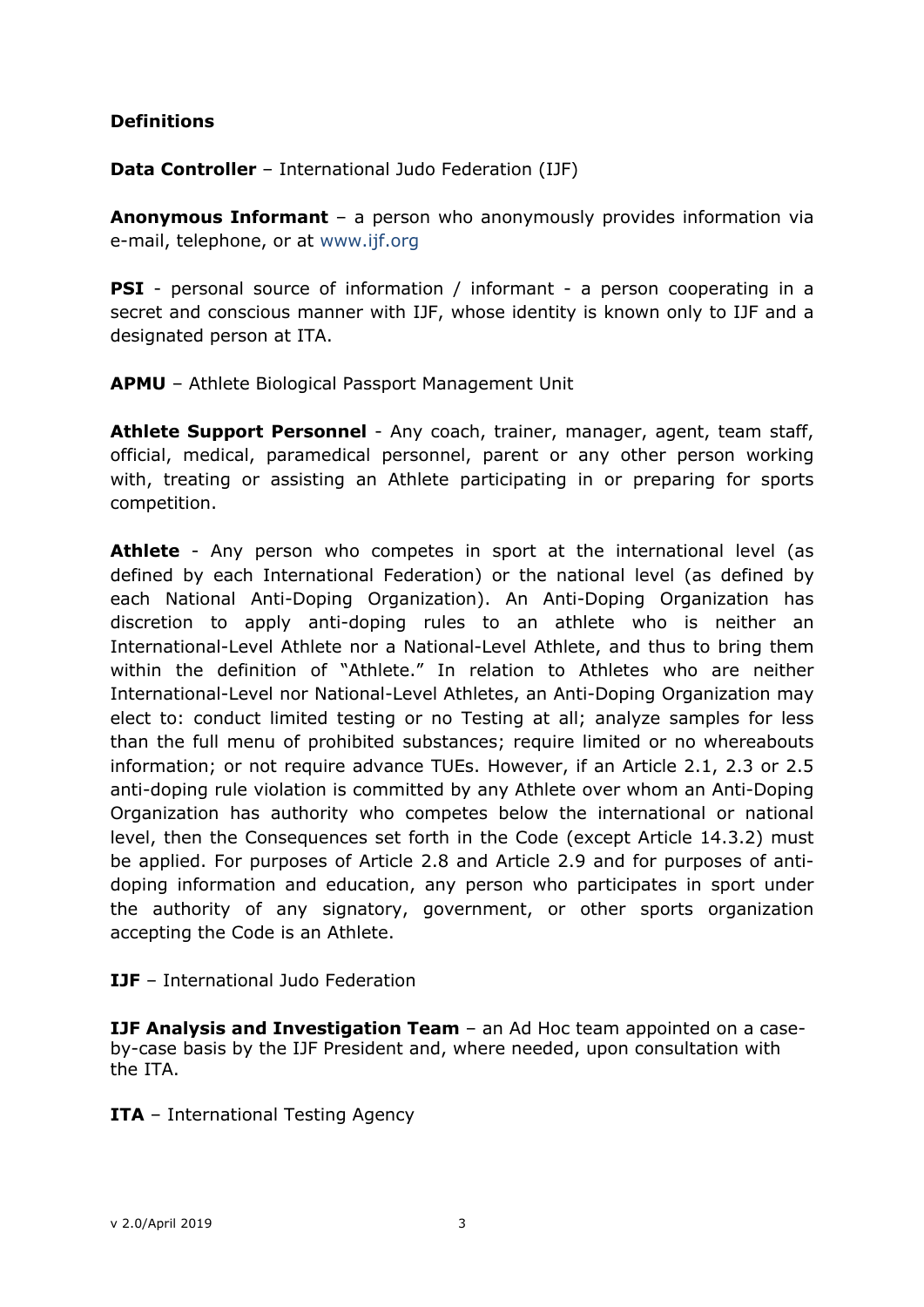## **1. Collection of anti-doping intelligence**

1.1 IJF shall obtain information on activities and behaviors suggesting or indicating the use of doping from all available sources, including from athletes and athlete support personnel (including Substantial Assistance provided in accordance with Article 10.6.1 of the Code) and from representatives of the public, including from PSIs or anonymous informants, sample collection agencies and personnel (through reports of sample collection sessions, event reports or otherwise), laboratories, pharmaceutical companies, national sports associations, event organizers, law enforcement agencies, other regulatory and disciplinary bodies, and the media. For purposes of further illustration, the collection of anti-doping intelligence may occur, *inter alia*, through/via the following sources, channels and/or means:

#### **External Sources / Means**

- IJF whistleblowing online platform
- WADA SpeakUp
- Media and news reports
- Social media and other open source tools
- Law enforcement authorities reports/information
- Other Anti-Doping Organizations' (ADOs) reports
- Laboratory reports

#### **Internal Sources / Means (including IJF partners)**

- APMU reports, comments and recommendations
- Analysis of testing history
- Rankings and competition results
- Sample Collection reports and on-field observations
- Doping Control Officers and Chaperones reports and observations
- Doping Control Forms and Sample Collection documentation
- National Federations reports
- Athletes and Athletes' entourage reports
- IJF staff, officials and affiliates reports and observations
- ITA reports and observations
- 1.1.1 The IJF Analysis and Investigation Team shall be responsible for any investigation conducted within the scope of this Policy and shall cooperate with ITA and WADA in the conducting of the investigative proceedings.
- 1.2 All information and/or evidence provided by the relevant source will be assessed by the IJF Analysis and Investigation Team in cooperation with ITA, in order to determine its degree of validity and usefulness. The IJF Analysis and Investigation Team shall ensure that the PSIs and other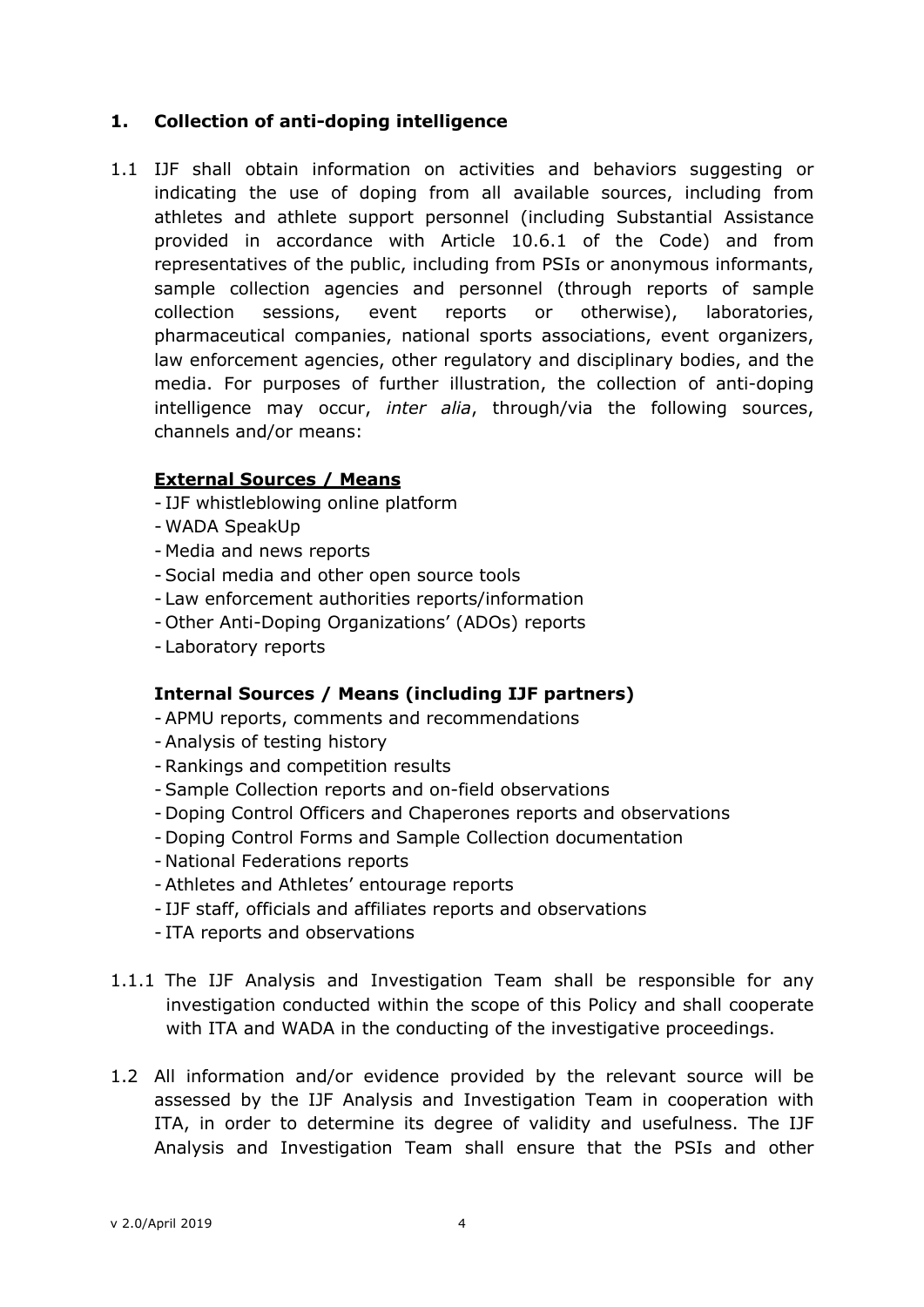sources are maintained confidential at all times, unless disclosure of confidentiality is permitted in writing by the PSI. At all stages of the process, communication with the informant may be recorded and reported in whole or in part - in a written report.

- 1.3 In order to obtain more information and evidence, the Analysis and Investigation Team may conduct a secure conversation with the informant without incurring costs at a neutral location indicated by the informant.
- 1.4 Interviews will be recorded using a recording device according to the format of communication (eg. phone, video call, etc.). The recorded material may be made available to the informant upon written request in the form of prepared transcripts or recordings of recorded conversations. The produced materials are classified, stored in a secure location in the IJF Presidential office, and access to them is limited. The method of storage generally depends on the type of classification given to the material concerned.
- 1.5 IJF shall collect and process anti-doping data by introducing policies and procedures that guarantee the safe handling of anti-doping information obtained or received, prevent the disclosure of the source of information, protect against leakage and unintentional disclosure of information, and process and disclose anti-doping information provided to it by law enforcement agencies, other competent authorities and/or other third parties only for legitimate anti-doping purposes.
- 1.6 Physical evidence (documents, photos, videos, products and/or related packaging, discarded medical equipment, etc.), audio recordings, etc. shall be stored in a secure environment with restricted access as specified in this document. All physical evidence will be deposited in a secured armored cabinet.
- 1.7 The IJF confidential e-surface may be accessed at https://reportdoping.judobase.org/form.

# **2 Assessment and analysis of anti-doping intelligence**

- 2.1 IJF (or ITA on behalf of the IJF) shall assess all anti-doping intelligence as soon as it is received for its materiality, reliability and accuracy, taking into account the nature of the source and the circumstances in which the information was obtained or received.
- 2.2 All anti-doping information obtained or received by IJF should be compared and analyzed in order to determine the patterns, trends and relationships that may help the anti-doping organization to develop an effective anti-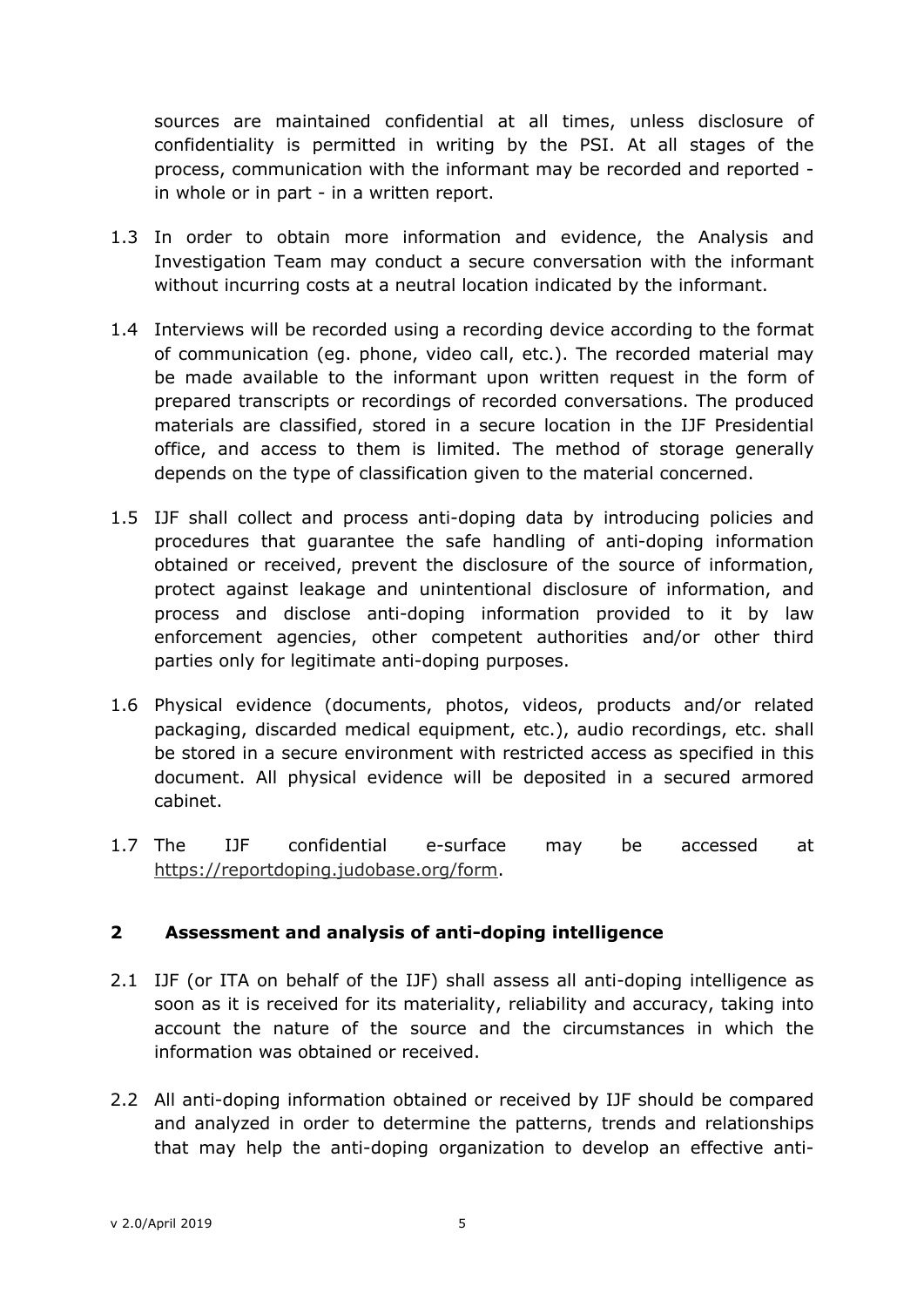doping strategy and/or determine (when the information relates to a particular case) whether there is a reasonable reason to suspect that a violation of anti-doping rules may have occurred, justifying further investigation in accordance with Section 12.0 of the International Standard for Testing and Investigations.

- 2.3 IJF collects and records all relevant information and documentation as soon as possible. IJF shall ensure that investigations are conducted fairly, objectively and impartially at all times. The conduct of investigations, the assessment of information and evidence identified during the investigation and the outcome of the investigation shall be fully documented.
- 2.4 Analytical and Non-Analytical Intelligence shall be used by the IJF and/or ITA, amongst others, for the following purposes:
	- to design, amend and/or adapt the IJF Registered Testing Pool and/or Testing Pool;
	- to review and revisit the Test Distribution Plan as needed;
	- to conduct ad hoc Out-of-Competition doping control tests;
	- to conduct In-competition or Out-of-Competition target testing;
	- to direct further and/or specific analyses on a sample
	- to retain specific samples for Long Term Storage;
	- to conduct further investigations and determine whether an anti-doping rule violation by an Athlete or other Person under the IJF jurisdiction has occurred;
	- To develop and compile evidences that support the initiation of disciplinary proceedings in accordance with IJF Anti-Doping Rules.
- 2.5 In the framework of the Athlete Biological Passport program, the IJF shall be bound by any and all determinations, requests and/or recommendations issued by the APMU and shall duly implement any such recommendations without delay, including without limitation any requests for additional or target testing or supplementary analyses, such as IRMS, ESA, etc.
- 2.6 Any APMU recommendations shall be conveyed to the IJF and/or ITA via ADAMS and/or other secured channels in compliance with the WADA International Standards as applicable.

# **3 Intelligence outcomes**

3.1 Anti-doping intelligence shall be used to assist in developing, reviewing and revising the Test Distribution Plan and/or in determining when to conduct Target Testing, in each case in accordance with Section 4.0 of the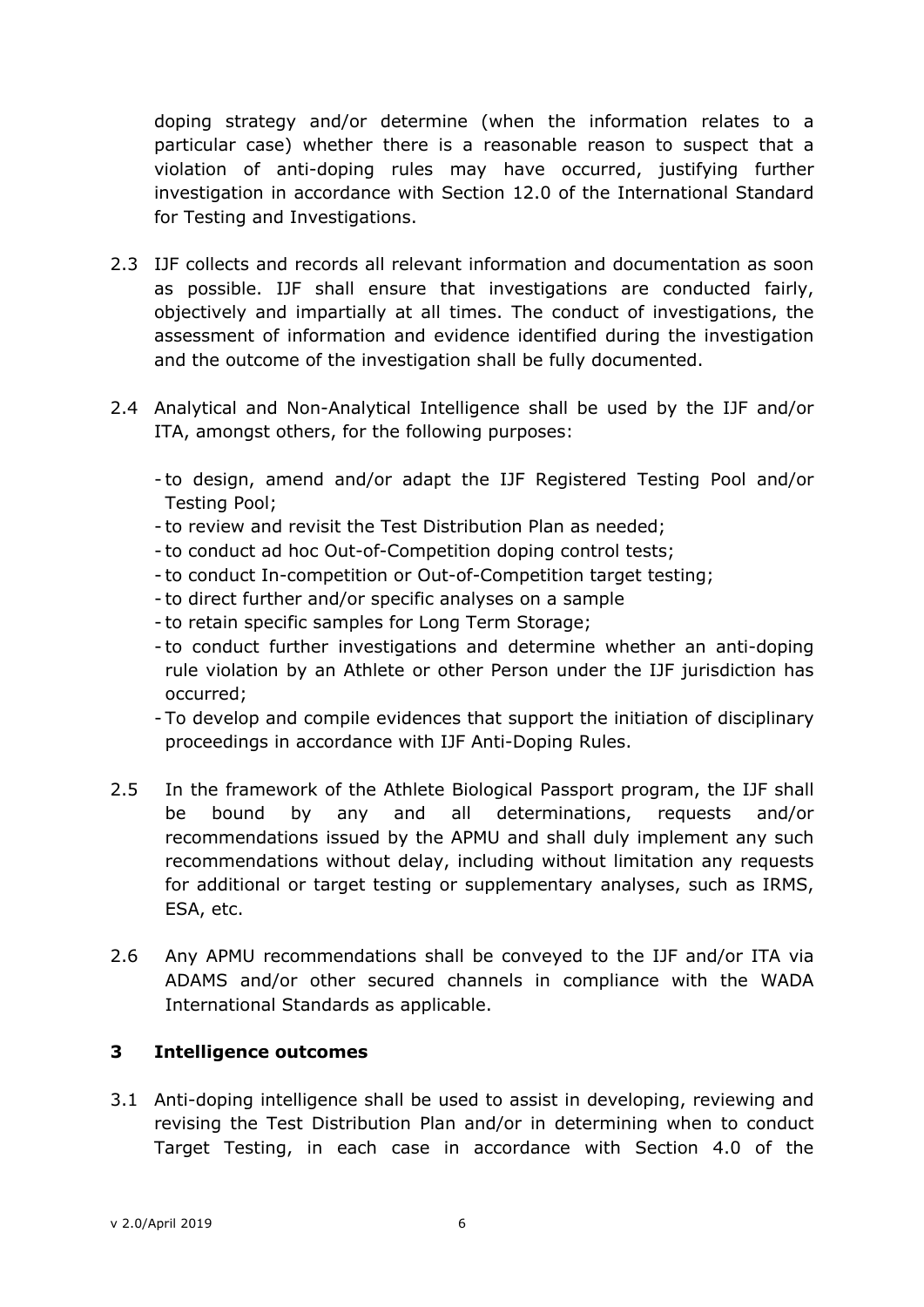International Standard for Testing and Investigations, and/or to create targeted intelligence files to be referred for investigation in accordance with Section 12.0 of the International Standard for Testing and Investigations.

- 3.2 Upon completion of the investigation, the IJF Analysis and Investigation Team will inform the IJF President and prepare a report containing recommendations and references. All relevant information on which the investigation was based will then be passed on to the relevant anti-doping organizations for resolution. IJF may, if necessary, refer the case to law enforcement agencies.
- 3.3 In accordance with the International Standards for Testing and Investigation, the IJF shall inform WADA of any relevant outcomes connected with an investigation under the scope of this Policy and shall seek WADA's Intelligence Team assistance in all instances when required or needed.

## **4. Data security**

- 4.1 Access to the gathered data shall be granted solely to:
	- 1) Data Controller: International Judo Federation
	- 2) ITA on behalf of IJF
	- 3) Members of the IJF Analysis and Investigation Team
	- 4) World Anti-doping Agency
- 4.2 The data are processed and protected in accordance with the current IJF Privacy Policy.
- 4.3 The following organizational and technical measures to secure the data processing area shall be implemented:
	- 1) The building of IJF is equipped with an electronic anti-burglary system with non-stop alarm signal monitoring (external protection);
	- 2) The places designated for the processing of personal data shall be in rooms protected by ordinary, Yale-type locks;
	- 3) Direct security (protection) of the data processing area against unauthorized access is provided by Users during the performance of their duties;
	- 4) The presence of unauthorized persons in the premises of the personal data processing area is allowed only in the presence of at least one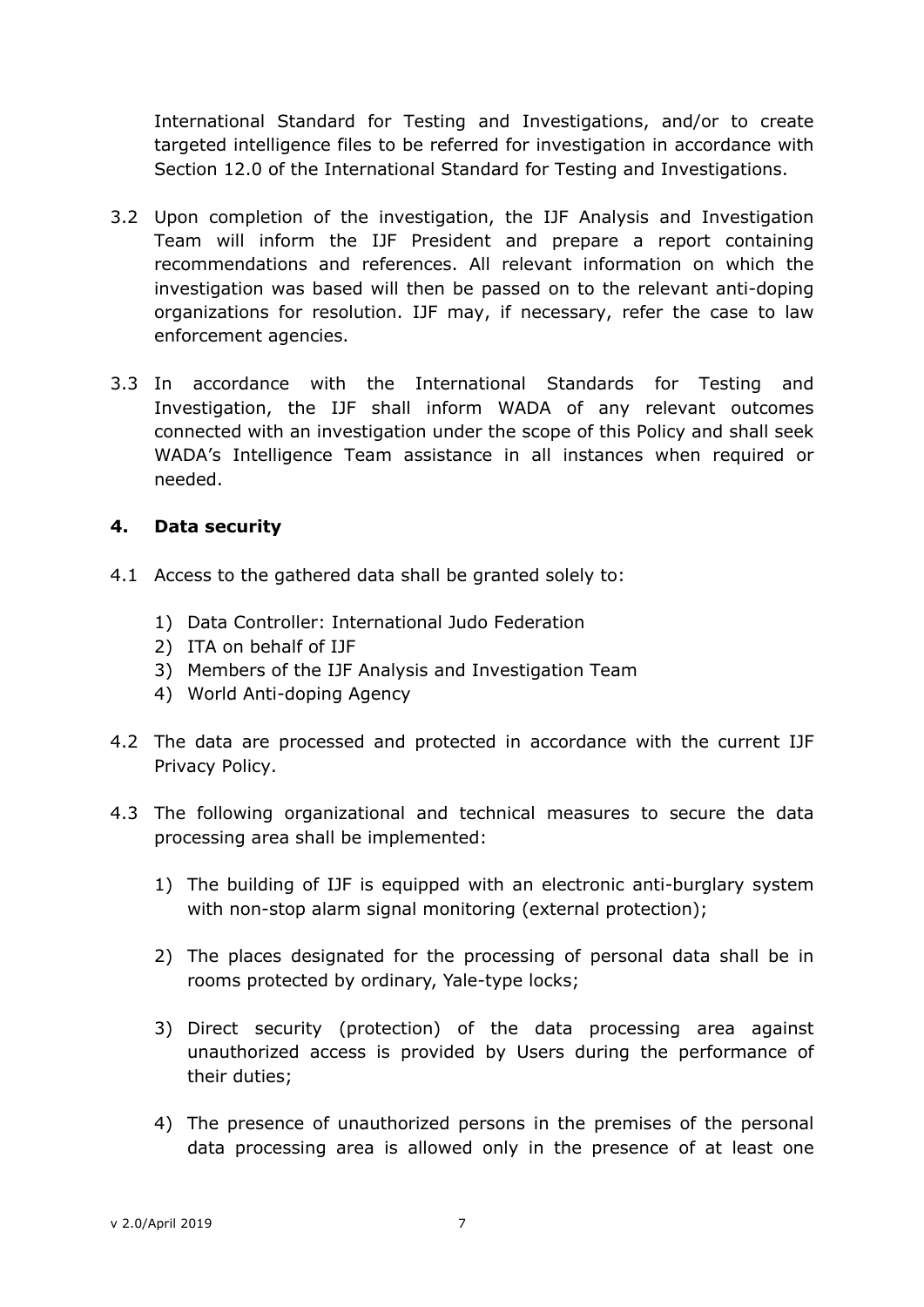User;

- 5) The premises of the data processing area shall be closed during the absence of Users, in such a way that access by unauthorized persons is prevented;
- 6) Screen monitors shall be located in such a way that the data cannot be read by unauthorized persons;
- 7) Issue and return of the keys to the data processing area shall be recorded with simultaneous confirmation by the receiving person, if the Data Controller so decides;
- 8) The keys to rooms are collected by the Users from the place designated for their storage; during and after work keys to rooms and keys to cabinets and desks shall be kept in a place which is inaccessible to unauthorized persons. It is forbidden to leave room keys in doors or public areas. After completion of work, the keys to rooms and cabinets or desks should be taken away and deposited in an appropriately secured place known only to the Users, the Data Controller or a person authorized by the Data Controller. If the Data Controller so decides, the keys to rooms and cabinets or desks can be removed from the personal data processing area, provided that duplicate keys remain at the disposal of the Data Controller and, if the Data Controller so decides, at the disposal of another person authorized by the Data Controller;
- 9) If it is necessary to temporarily leave the room during which time it will be unattended by another User, the room should be locked, the key should be taken by the User or deposited in a place designated by the Data Controller, if the Data Controller so decides;
- 10) Duplicate keys to rooms, cabinets and desks should be at the sole disposal of the Data Controller and, if the Data Controller so decides, also at the disposal of another person authorized by the Data Controller;
- 11) Duplicate keys to rooms, cabinets or desks should only be issued to authorized persons, only in justified circumstances, e. g. for example in case of burglary, fire, rescue operations, evacuation, prolonged absence of the User, etc., unless the Data Controller has specified a different procedure in this respect;
- 12) Access to the premises of the data processing area by law enforcement service, repair, technical, maintenance or other services shall only be possible in the presence of at least one authorized User, unless the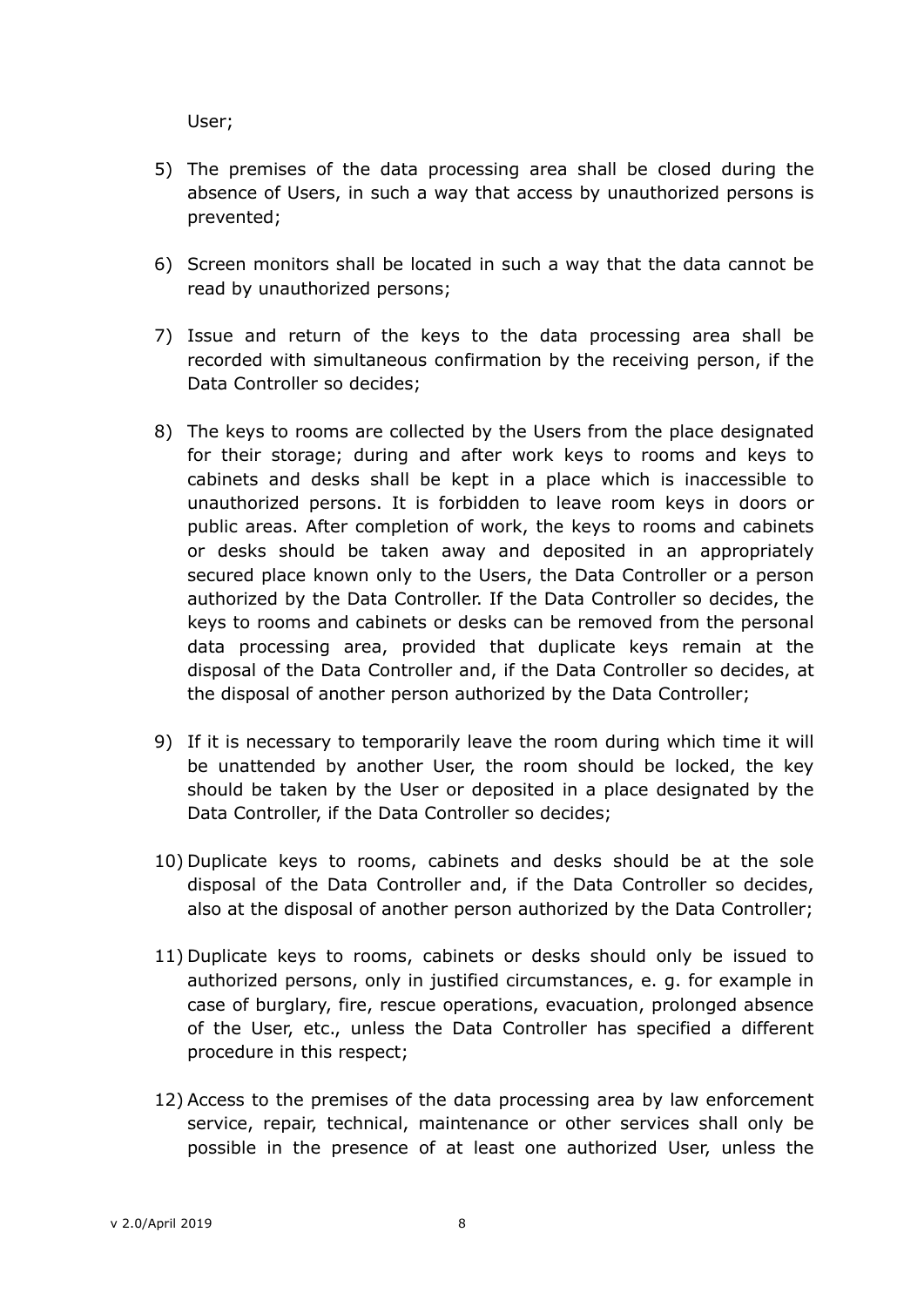possibility of accessing personal data has been eliminated by appropriate protection against their seizure, loss, destruction or damage. The decision on how to proceed and the data protection measures taken in the case described above is made by the Data Controller or a person authorized by the Data Controller;

- 13) The entrance door to the data processing area must be closed during the presence and absence of the Users;
- 14) After the completion of work all windows in the building must be closed;
- 15) Users must monitor movement or stay of any unauthorized persons in the data processing area. Attention should be paid to the presence in the premises of persons who behave in a non-routine manner, e. g., who are nervous, improperly dressed at the time of the day, year or weather, who stay in the premises without a clear purpose or need, who carry suspicious luggage or objects with them.
- 4.4 The Data Controller shall keep records of persons authorized to process data, which shall contain the following information:
	- 1) first and last name of the authorized person;
	- 2) the date on which the data processing authorization was granted;
	- 3) an identifier if the data are processed in the information system.
- 4.5 Persons who have been authorized to process data shall be obliged to keep these data and the methods of their protection confidential.
- 4.6 Persons involved in the information processing process shall have appropriate authority and participate in the process to a degree commensurate with their tasks and responsibilities in ensuring the security of information.

# **5. Information exchange**

5.1 IJF shall exchange the anti-doping information obtained (on the terms and in accordance with the applicable legal regulations) with other anti-doping organizations (e.g. if the information collected relates to athletes or other persons subject to these anti-doping organizations and/or law enforcement authorities and/or other relevant regulatory or disciplinary bodies (e.g. if the information obtained suggests possible commission of a statutory offence or violation of other rules of conduct).